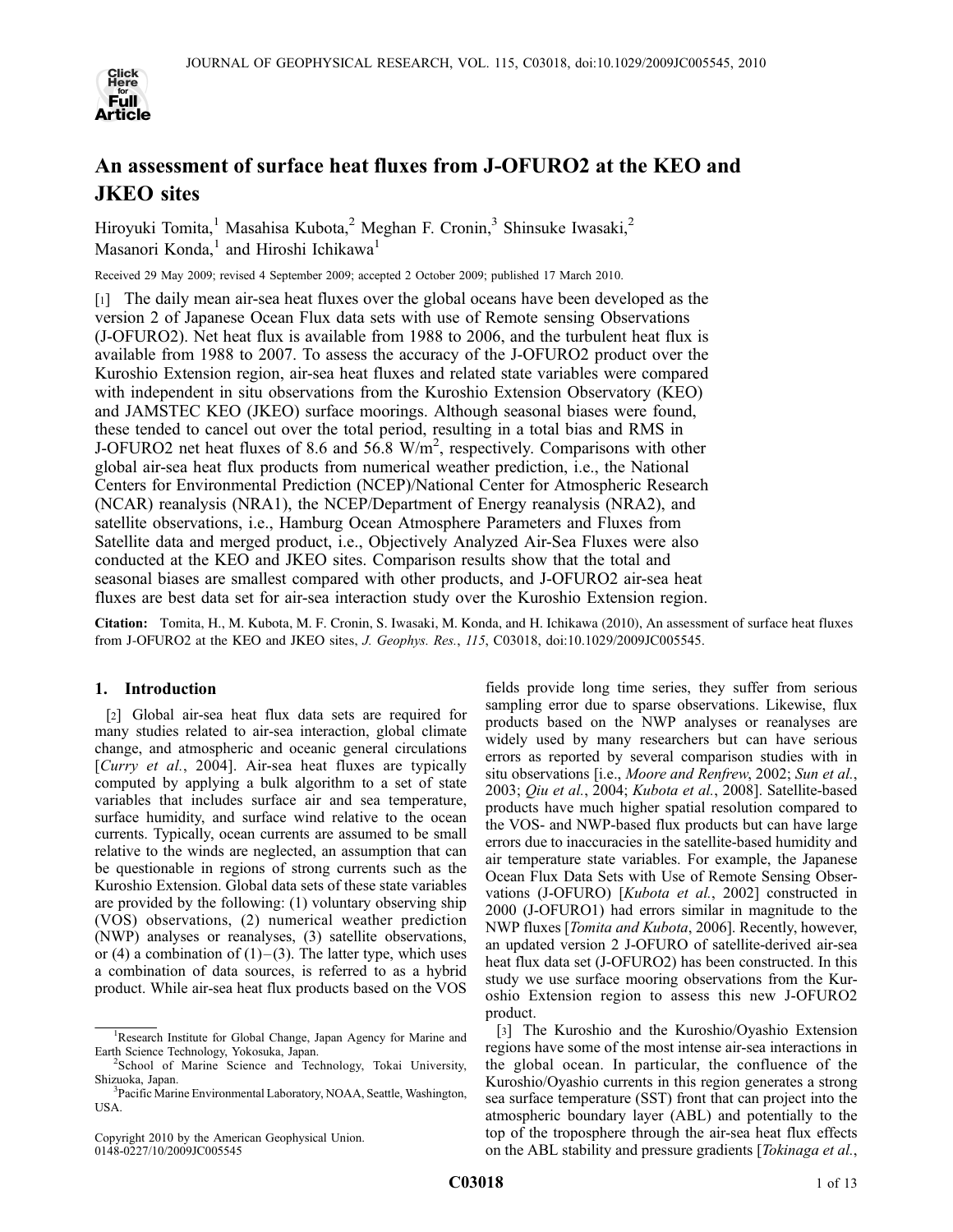

Figure 1. Locations of the KEO and JKEO buoys (stars) superimposed on the SST (filled) and the turbulent heat flux (white contours) derived from COADS wintertime climatology during 1960–1997. SST units are degree Celsius. Turbulent heat flux units are  $W/m^2$ .

2009; Small et al., 2008; Minobe et al., 2008]. During boreal winter, strong westerly winds and the intrusion of cold and dry air of continental origin, blowing over the warm waters of the Kuroshio and the Kuroshio/Oyashio Extension regions, lead to extremely large latent and sensible heat loss by the ocean (Figure 1). Thus, a comparison with observations in these regions provides a critical test of the product. While the extremely strong currents and heavy weather conditions make in situ observations difficult in these regions, in June 2004, the National Oceanic and Atmospheric Administration (NOAA) deployed the Kuroshio Extension Observatory (KEO) surface mooring in the Kuroshio Extension recirculation gyre as a contribution to the global network of OceanSITES time series reference stations. Furthermore, in February 2007, through a partnership between NOAA and the Japan Agency for Marine-Earth Science and Technology, a second surface mooring, referred to as JAMSTEC KEO (JKEO), was deployed north of the Kuroshio Extension jet (Figure 1). These buoys provide relatively long, continuous, high-quality air-sea heat flux time series in the Kuroshio Extension region that can be used as reference time series for assessing gridded global air-sea flux products.

[4] Using the KEO buoy data, *Kubota et al.* [2008] showed that biases in the air-sea heat fluxes obtained from the National Centers for Environmental Prediction (NCEP)/National Center for Atmospheric Research (NCAR) reanalysis version 1 (NRA1) [Kalnay et al., 1996] and the NCEP/Department of Energy (DOE) reanalysis (NRA2) [Kanamitsu et al., 2002] were larger than those found in the tropics [Jiang et al., 2005; Tomita and Kubota, 2006]. Data from the JKEO buoy were not available for their analysis and the assessment did not extend to satellitederived air-sea heat flux products. Therefore, an objective of the present study is to assess the new satellite-derived J-OFURO2 air-sea heat flux data using high-quality in situ data obtained from both the KEO and JKEO surface

moorings in the Kuroshio Extension region. As a first step, errors in KEO and JKEO fluxes are evaluated. Sources of errors in the J-OFURO2 product are then identified, and the seasonal and regional biases are analyzed through a set of tests described in section 2.

# 2. Data and Method

# 2.1. J-OFURO2 Air-Sea Heat Flux Data Set

[5] As discussed in section 1, global latent and sensible heat fluxes (LHF and SHF) are generally estimated by a bulk method. In J-OFURO2, the LHF and SHF are calculated from state variables: Surface wind speed (WND), airsea specific humidity difference (DQ, i.e., the saturated specific humidity at the sea surface temperature, QS minus surface air specific humidity, QA), and air-sea temperature difference (DT, i.e., the SST minus air temperature, TA). The largest changes in J-OFURO2 LHF and SHF from J-OFURO1 are in the estimation of these state variables. Although J-OFURO1 uses data from only a single Defense Meteorological Satellite Program (DMSP)/Special Sensor Microwave Imager (SSMI), J-OFURO2 uses multisatellite and sensors to determine WND, QA, and SST (QS). Merging data from multiple satellites can significantly improve spatial coverage and reduce sampling error of the daily mean value [*Tomita and Kubota*, 2010]. In particular, for J-OFURO2, WND is constructed from a combination of microwave radiometers, i.e., DMSP/SSMI F08, F10, F11, F13, F14, F15, Aqua/Advanced Microwave Scanning Radiometer –Earth observing system (Aqua/AMSR-E), Tropical Rainfall Measurement Mission (TRMM)/TRMM Microwave Imager (TMI), and microwave scatterometers (ERS/AMI and QuikSCAT/SeaWinds). On the other hand, only data from the DMSP/SSMIs sensors (i.e., F08, 10, 11, 13, and 14) are used for estimating QA in J-OFURO2. The retrieving algorithm for QA from DMSP/SSMIs is unchanged from J-OFURO1 and is based on the work of Schlussel et al. [1995]. In order to merge QA from different satellites/ sensors, i.e., Aqua/AMSR-E and TRMM/TMI, retrieving algorithms are needed for each sensor. Such algorithms are presently under development [Kubota and Hihara, 2008]. Finally, for SST, J-OFURO2 uses the new merged multisatellite and in situ product MGDSST [Kurihara et al., 2006] constructed by Japan Meteorological Agency (JMA) instead of the Reynolds SST [Reynolds and Smith, 1994] used in J-OFURO1. This change is based on the results of Iwasaki et al. [2008] intercomparison and evaluation of five kinds of global SST products and the fact that the new satellite microwave observations provide global SST in all weather condition [Chelton and Wentz, 2005]. In particular, MGDSST merges in situ and microwave observations by Aqua/AMSR-E in addition to advanced very high resolution radiometer (AVHRR) observations.

[6] Because of the difficulty of estimating TA over the sea from space, J-OFURO1 did not use a bulk method for calculation of SHF but instead used a Bowen ratio method [Kubota and Mitsumori, 1997]. The ratio of SHF to LHF (i.e., Bowen ratio) in J-OFURO1 was set as the climatological mean of Bowen ratios calculated from the European Centre for Medium Range Weather Forecasting (ECMWF) data. J-OFURO1 LHF, combined with the Bowen ratio, provided J-OFURO1 SHF data. On the other hand, J-OFURO2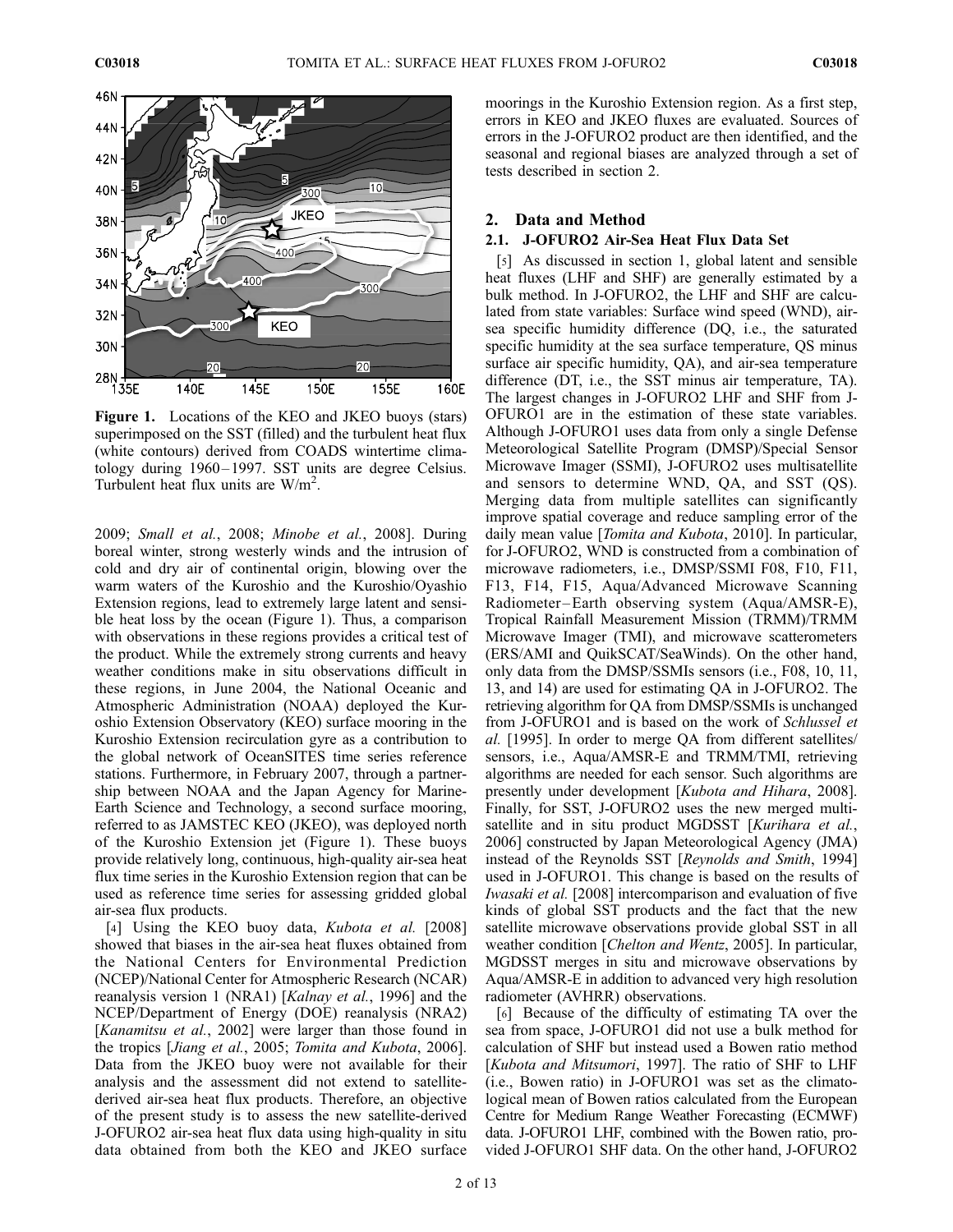calculates SHF using a bulk algorithm with TA data derived from reanalysis of NWP, NRA2.

[7] Daily means of the J-OFURO2 state variables WND, QA, TA, and SST are gridded on regular  $0.25^{\circ}$  and  $1.0^{\circ}$ grids over the ice-free global oceans (mainly  $60^{\circ}S - 60^{\circ}N$ ). An optimum interpolation method (OIM) is used for gridding QA and SST, while WND is gridded by simply averaging the abundance of wind data from multiple satellites/sensors. J-OFURO2 LHF and SHF are then calculated from these daily mean state variables using a bulk method.

[8] Comparison studies of bulk formulae with direct measurements of surface fluxes from eddy correlation method reveal that the bulk method used in J-OFURO1 [i.e., *Kondo*, 1975] causes systematic error in estimation of LHF, whereas the COARE 3.0 bulk algorithm [Fairall et al., 2003] was one of most reliable flux algorithms [Brunke et al., 2003]. Therefore, the COARE 3.0 bulk algorithm is used in J-OFURO2 for estimation of SHF and LHF. It should be noted, however, that bulk SST, with no corrections for warm layer and cool skin effects, is used as the skin temperature in the J-OFURO2 flux calculation.

[9] Because the J-OFURO1 used only the Japanese Geostationary Satellite for estimating the radiation flux data, i.e., short-wave and long-wave radiation (SWR and LWR), these fields, and the J-OFURO1 net air-sea heat flux (NET) were limited to the region of the eastern Indian Ocean and the western and central Pacific Ocean between 60°N and  $60^{\circ}$ S,  $80^{\circ}$ E and  $160^{\circ}$ W. However, many studies call for global net air-sea heat flux data. Therefore, J-OFURO2 also provides global NET data estimated from the global turbulent heat flux data and from global surface net radiation flux data obtained from the International Satellite Cloud Climatology Project (ISCCP). In particular, net SWR and LWR are divided into their upward and downward components, i.e., USWR, ULWR, DSWR, and DLWR, where SWR =  $USWR - DSWR$  and  $LWR = ULWR - DLWR$ . ISCCP values are used for all radiation flux components except for ULWR. In order to maintain consistency with turbulent heat flux calculations, J-OFURO2 estimates the ULWR using MGDSST. Because ISCCP provides radiation flux data only through 2006, NET in J-OFURO2 is calculated through 2006.

[10] In this study, we assessed the daily mean J-OFURO2 air-sea heat flux data that is on the  $1^\circ$  grid. Daily and monthly means of J-OFURO2 LHF, SHF, and state variables from 1988 to 2007 (20 years) are available via the Internet (see the J-OFURO2 web site). Daily and monthly means of NET are available for 1988– 2006 (19 years). A high-resolution 0.25° grid version of J-OFURO2 LHF and SHF are also public for recent years, from 2002 to 2006.

# 2.2. KEO and JKEO Buoy Data

[11] To assess the new J-OFURO2 air-sea heat flux product, we performed comparisons with independent in situ data obtained from the KEO and JKEO buoys [Cronin] et al., 2008]. The KEO and JKEO buoys were deployed in the Kuroshio Extension recirculation gyre at 144.6°E, 32.4°N (nominal) and north of the Kuroshio Extension front at  $146.5^{\circ}E$ ,  $38.0^{\circ}N$ , respectively (see Figure 1). Both buoys monitor air-sea heat, moisture, momentum and carbon dioxide fluxes, and upper ocean temperature, salinity, and currents. The delayed-mode high-resolution data from KEO are available for the period from 16 June 2004 through 14 September 2008 and from JKEO for the period from 18 February 2007 through 4 September 2008.

[12] J-OFURO2 air-sea heat flux time series are shown in comparison to the KEO flux time series in Figure 2 and in comparison to the JKEO flux time series in Figure 3. Surface turbulent heat flux and net radiation flux from the buoy data are calculated using the method described by Kubota et al. [2008]. Daily means of LHF and SHF are calculated using the COARE 3.0 algorithm [Fairall et al., 2003] with high-resolution (10 min sampled) meteorological and ocean surface data. Sensor height correction for all meteorological parameters and warm layer and cool skin temperature corrections for the observed bulk SST were applied in the algorithm. The algorithm requires the speed of the surface wind relative to the surface current. Because of the data gaps in the KEO and JKEO current meter data, following Cronin et al. [2006] and Kubota et al. [2008], we estimated the relative wind speed using the satellite-derived 15 m current data from the Ocean Surface Current Analyses-Real Time (OSCAR) [Bonjean and Lagerloef, 2002]. As was done for the ISCCP radiation, net SWR and LWR fluxes are divided into their upward and downward components, i.e., USWR, ULWR, DSWR, and DLWR, where  $SWR = USWR - DSWR$  and  $LWR = ULWR - DLWR$ . DSWR and DLWR are measured by the KEO and JKEO buoys. USWR was calculated by reducing the DSWR by a factor of  $\alpha$ , the albedo at the ocean surface, set as the ISCCP climatological monthly mean value. ULWR was calculated as ( $\epsilon \sigma$  SST<sup>4</sup> + (1 –  $\epsilon$ ) DLWR), where  $\sigma$  is the Stefan-Boltzman constant and  $\varepsilon$  is the emissivity at the ocean surface, set as 0.984 following Konda et al. [1994].

[13] Following *Kubota et al.* [2008] as a first step toward assessing the J-OFURO2 fluxes, we must quantify the accuracy of the KEO and JKEO fluxes. Measurement errors shown in Tables 1 and 2 are based either upon a statistical analysis of precalibrations and postcalibrations of sensors used on ATLAS moorings in the tropics [Freitag et al., 2001] or upon manufacturer specification (see http:// www.pmel.noaa.gov/keo/). The LHF and SHF errors associated with these measurement errors are summarized in Table 1 for KEO and Table 2 for JKEO. Note that the KEO errors listed in Table 1 are very similar to those listed in Table 1 of Kubota et al. [2008], differing only because of the longer time series used in this study. Total error for 10 min LHF for KEO is estimated to be  $\sim$  16 W/m<sup>2</sup>. The total error of LHF for JKEO is estimated to be  $\sim$ 10 W/m<sup>2</sup>. Assuming that the standard deviation portion of the errors in the state variables is random, the total errors can be reduced through time averaging. With this assumption, the total errors for daily-averaged LHF for KEO/JKEO are estimated to be  $\sim$  4 W/m<sup>2</sup>. As shown in Tables 1 and 2, the total error of SHF is relatively small compared to that of LHF.

#### 2.3. Other Global Products

[14] Although the primary focus of this study is to assess accuracy of J-OFURO2 air-sea heat flux, it is important to determine the performance of the J-OFURO2 relative to the other global data set. Therefore, in addition to the comparison of J-OFURO2 with in situ buoy observations, we also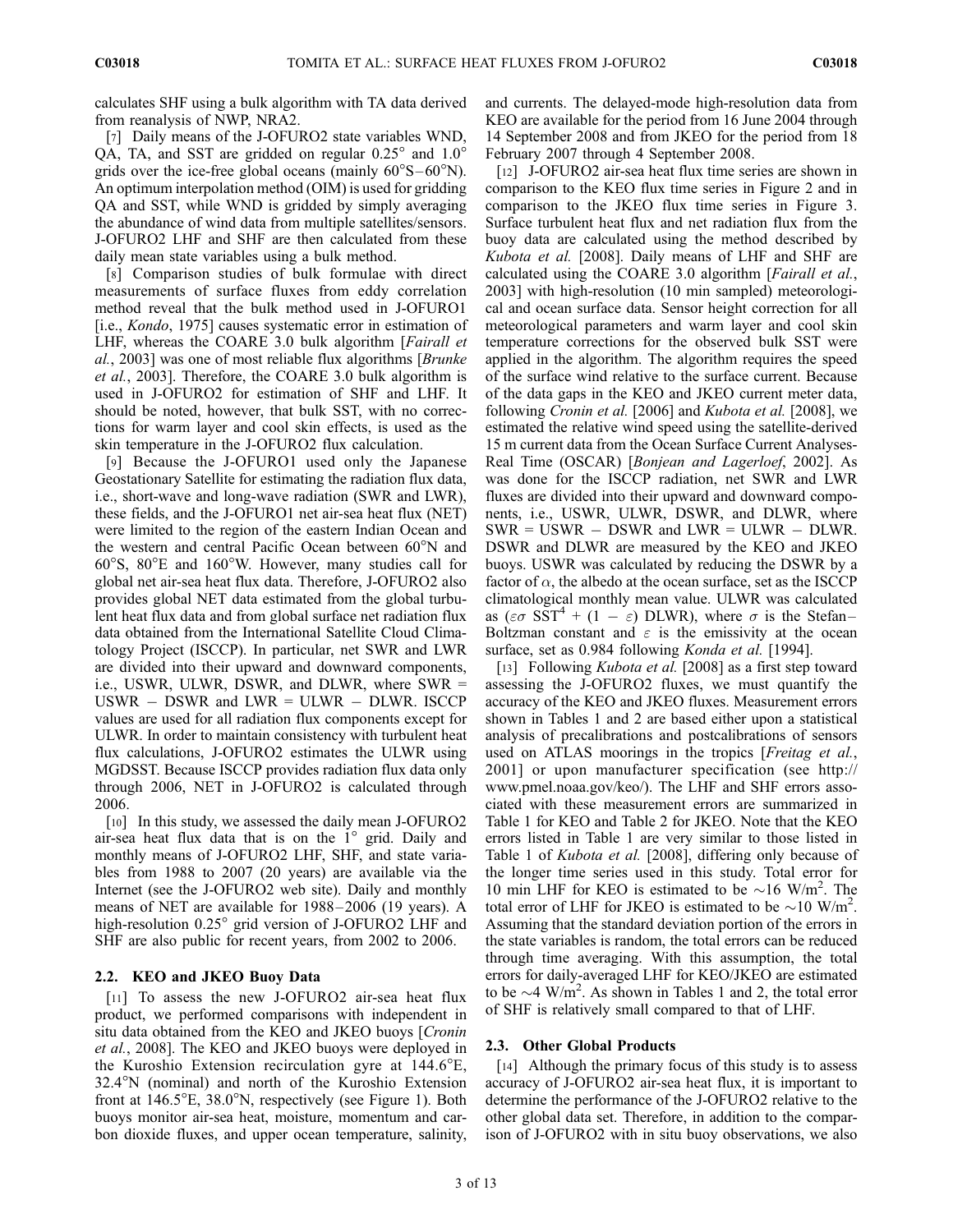

Figure 2. Daily mean time series of J-OFURO2 and J-OFURO2 minus KEO differences for (a) latent heat flux (LHF) (black) and sensible heat flux (SHF) (red), (b) net short-wave radiation (SWR) (black) and net long-wave radiation (LWR) (red), and (c) net heat flux, NET. A positive flux indicates an upward heat flux.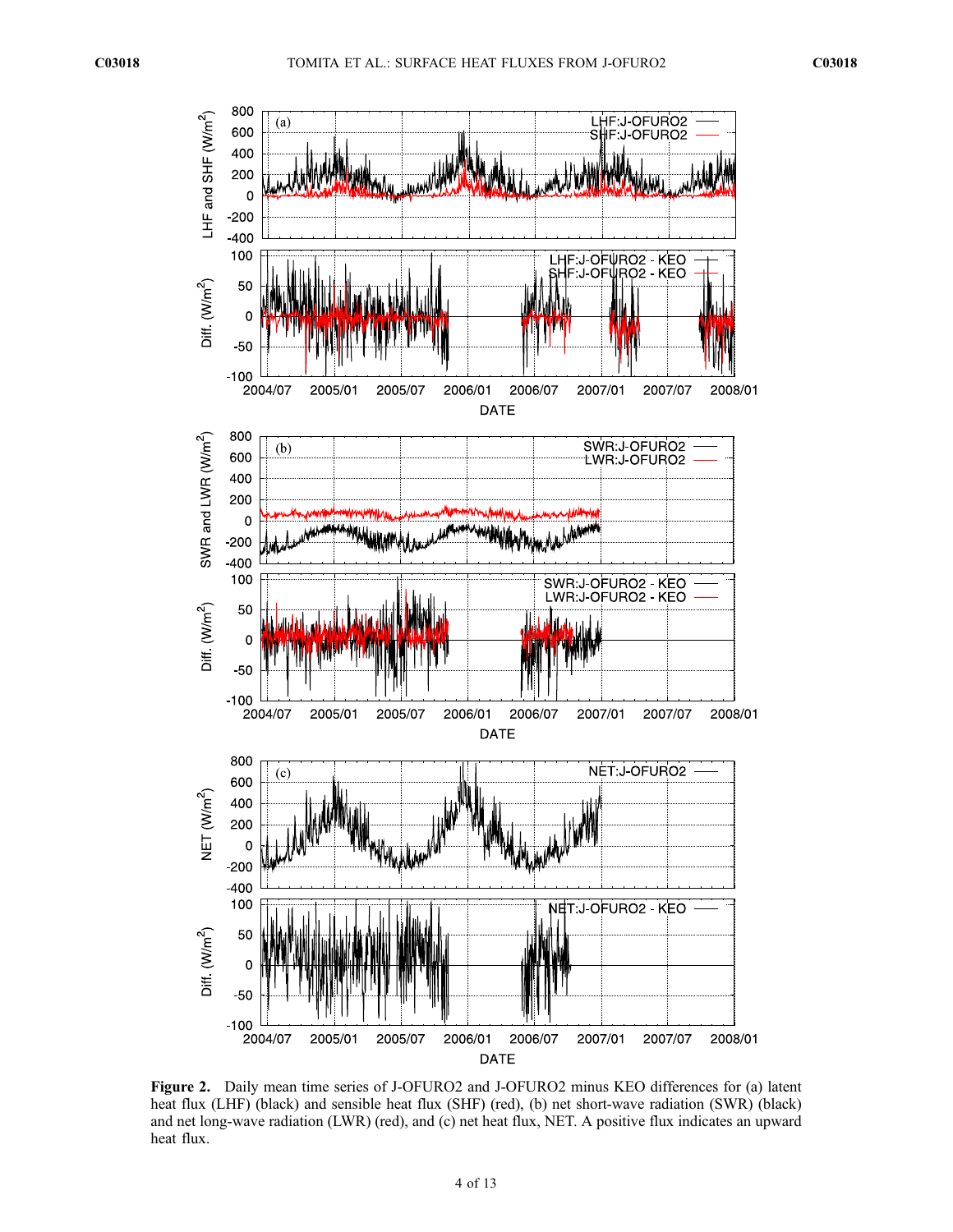

Figure 3. Same as Figure 2 but for LHF and SHF obtained from JKEO.

compared four different global air-sea heat flux products, including NRA1/2 and the Hamburg Ocean Atmosphere Parameters and Fluxes from Satellite data (HOAPS3), and a new hybrid product that synthesizes satellite and reanalysis products [OAFlux, Yu and Weller, 2007]. Although the NRA1/2 air-sea heat fluxes were assessed by Kubota et al. [2008] using the KEO buoy data, our study is the first comparison of the HOAPS3 and OAFlux products with moored reference data in the Kuroshio Extension region.

[15] Daily means of NRA1/2 surface air-sea heat fluxes are calculated from four times daily (i.e., 6 h average) data with T62 (about 210 km) spatial grids, following Kubota et al. [2008]. HOAPS3 provides twice daily air-sea heat flux data from 1987 to 2005 with  $0.5^{\circ}$  by  $0.5^{\circ}$  spatial grids. For HOAPS3, therefore, we calculated daily mean from the twice daily data. OAFlux provides daily mean of air-sea heat flux data from 1958 to 2006 with  $1.0^{\circ}$  by  $1.0^{\circ}$  spatial resolution. Note that HOAPS3 calculates LHF and SHF using the COARE 2.6 algorithm [Fairall et al., 1996], a similar but slightly older version of the COARE 3.0 algorithm used in the buoy reference calculation, and the OAFlux and the J-OFURO2 flux calculations.

#### 2.4. Comparison Strategy

[16] The comparison of J-OFURO2 (or other global products) with the KEO/JKEO data was conducted using daily mean data. To obtain J-OFURO2 (and other global products) value at the buoy positions, we linearly interpolated the fields to the buoy positions using the surrounding four grids values. Because the moorings were slack-line and had a watch circle diameter of  $\sim$ 10 km, and because the KEO anchor position changed slightly in several of the deployments, the position of the buoys for certain purposes should be considered variable. A rough estimate of the effect of the daily changes in the position of the KEO buoy on RMS error appeared to be small (within 1  $W/m^2$ ). Therefore to simplify the comparison, we used the nominal buoy positions to obtain the corresponding time series from the global products. The comparison results between the KEO/JKEO and J-OFURO2 air-sea heat flux and fluxrelated state variables are shown as basic statistics, i.e., a mean bias (J-OFURO2 - buoy), root mean square (RMS) of the differences, and a correlation coefficient. It should be noted that an air-sea heat flux from the ocean to the atmosphere (i.e., upward air-sea heat flux) is defined to have a positive sign in this study. Hence, a positive (negative) bias

Table 1. KEO Measurement Errors for Surface Wind Speed, Sea Surface Temperature, Air Temperature, and Relative Humidity and the Associated RMS and Bias Errors in Latent and Sensible Heat Flux<sup>a</sup>

|               | <b>WND</b>      | <b>SST</b>      | TA                | <b>RH</b>    | All    | All (Daily Mean) |
|---------------|-----------------|-----------------|-------------------|--------------|--------|------------------|
| Assumed error |                 |                 |                   |              |        |                  |
| <b>RMS</b>    | $\pm 0.135$ m/s | $\pm 0.018$ °C  | $\pm 0.2$ °C      | $\pm 2.7\%$  |        |                  |
| Random        | $\pm 0.135$ m/s | $\pm 0.0153$ °C | $\pm 0.198$ °C    | $\pm 2.49\%$ |        |                  |
| <b>Bias</b>   | $0 \text{ m/s}$ | $0.0095$ °C     | $0.025^{\circ}$ C | 1.04%        |        |                  |
| LHF $(W/m2)$  |                 |                 |                   |              |        |                  |
| <b>RMS</b>    | 2.1             | 0.6             | 5.8               | 13.8         | 15.2   | 3.3              |
| <b>Bias</b>   | 0.0             | 0.3             | $-0.7$            | $-5.1$       | $-5.5$ | $-3.5$           |
| SHF $(W/m2)$  |                 |                 |                   |              |        |                  |
| <b>RMS</b>    | 0.4             | 0.2             | 2.8               | 0.2          | 2.8    | 0.2              |
| <b>Bias</b>   | 0.0             | 0.1             | $-0.3$            | 0.1          | $-0.1$ | $-0.1$           |

a"All" represents the total error for the 10 min latent heat flux (LHF) and sensible heat flux (SHF); "all (daily mean)" assumes that a portion of the measurement error is random and can be reduced when averaged over a day. WND, surface wind speed; SST, sea surface temperature; TA, air temperature; RH, relative humidity; RMS, root-mean-square.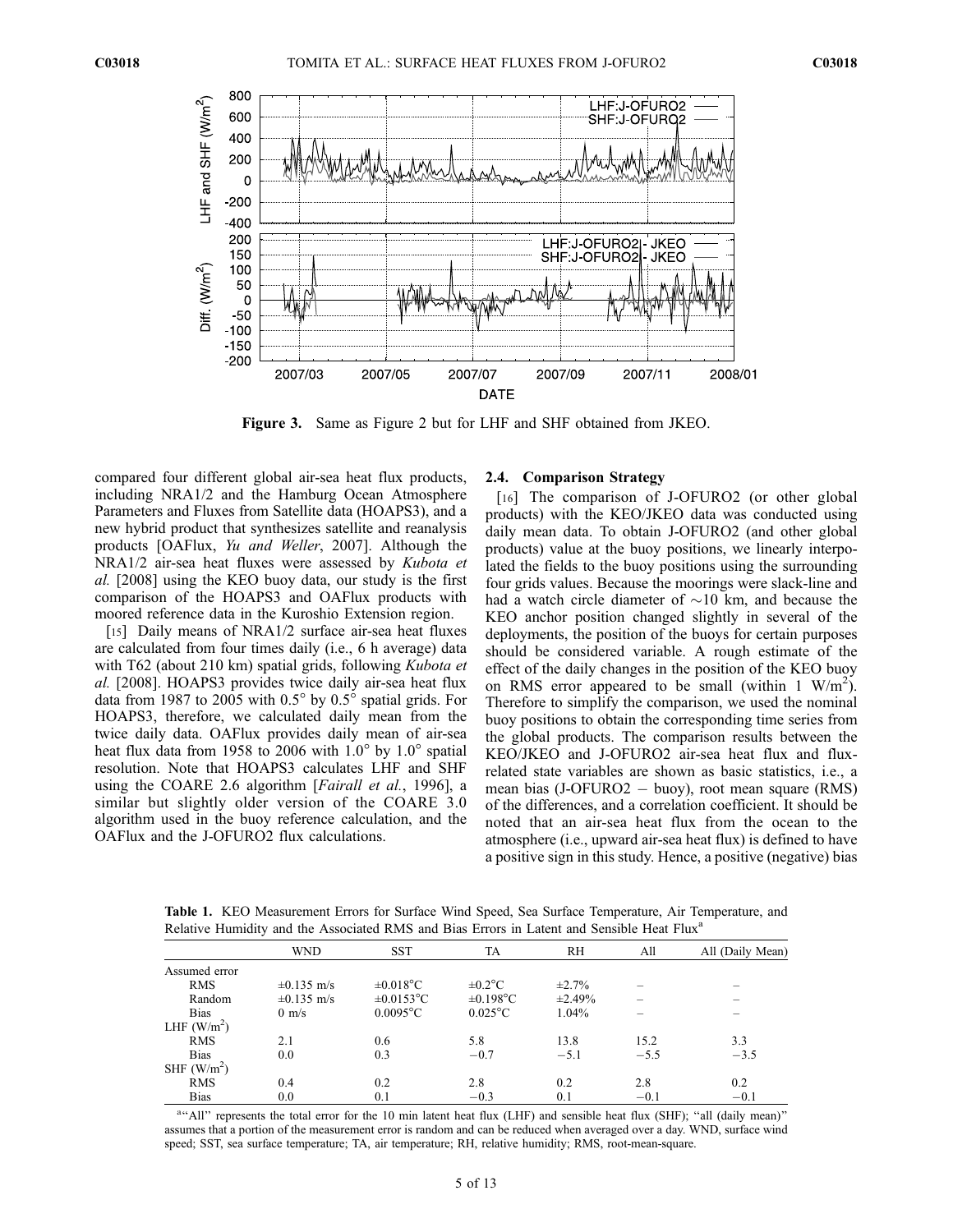|               | <b>WND</b>      | TS              | TA                | RH           | All    | All (Daily Mean)         |
|---------------|-----------------|-----------------|-------------------|--------------|--------|--------------------------|
| Assumed error |                 |                 |                   |              |        |                          |
| <b>RMS</b>    | $\pm 0.135$ m/s | $\pm 0.018$ °C  | $\pm 0.2$ °C      | $\pm 2.7\%$  |        |                          |
| Random        | $\pm 0.135$ m/s | $\pm 0.0153$ °C | $\pm 0.198$ °C    | $\pm 2.49\%$ |        | $\overline{\phantom{a}}$ |
| <b>Bias</b>   | $0 \text{ m/s}$ | $0.0095$ °C     | $0.025^{\circ}$ C | 1.04%        |        |                          |
| LHF $(W/m2)$  |                 |                 |                   |              |        |                          |
| <b>RMS</b>    | 1.4             | 0.4             | 3.7               | 8.6          | 9.5    | 2.1                      |
| <b>Bias</b>   | 0.0             | 0.2             | $-0.4$            | $-2.7$       | $-2.9$ | $-2.7$                   |
| SHF $(W/m2)$  |                 |                 |                   |              |        |                          |
| <b>RMS</b>    | 0.5             | 0.2             | 2.6               | 0.1          | 2.6    | 0.3                      |
| <b>Bias</b>   | 0.0             | 0.1             | $-0.2$            | 0.0          | $-0.1$ | $-0.1$                   |

Table 2. Same as Table 1 but for JKEO

in the air-sea heat flux means that J-OFURO2 overestimates (underestimates) the upward air-sea heat flux compared with buoy, and an ocean model forced by this product would presumably be too cold (warm).

[17] Kubota et al. [2008] showed that errors in the reanalyses had a large seasonal dependence. For example, during winter, when prevailing winds were northerly and of continental origin, the reanalyses' humidity was too large; while during summer, when prevailing winds were southerly and of maritime origin, the humidity was too low. As a consequence, heat flux in this region had a large RMS error. Thus, in addition to the overall mean bias, RMS errors, and correlations, we also calculate biases during boreal winter and summer seasons corresponding to December, January, and February (DJF) and June, July, and August (JJA).

[18] In order to determine our best estimate of the errors, as well as the seasonal and regional dependence of these errors, we perform five different comparisons, referred to as comparisons  $1-5$  (see Table 3). In the following, we describe each comparison and its focus.

[19] In comparison 1, the KEO buoy data are compared with J-OFURO2 turbulent heat fluxes and its components. This comparison reveals differences in the turbulent heat fluxes between J-OFURO2 and KEO and possible reasons for these differences. The period of the comparison extends from 16 June 2004 to 31 December 2007, with several gaps due to trouble with the KEO mooring and sensors. These data gaps include periods from 10 November 2005 to 25 May 2006, from 16 October 2006 to 23 January 2007, and from 18 April 2007 to 26 September 2007. In total, 830 daily mean data are used in this comparison.

[20] Comparison 2 has a similar concept to comparison 1, but uses the JKEO buoy that was deployed north of the Kuroshio Extension front (see Figure 1). Since the JKEO observations start on 18 February 2007, this JKEO/J-OFURO2 comparison period is limited to 18 February 2007 to 31 December 2007. Also, because of some troubles with the JKEO sensors and electronics, data over the periods

from 14 March 2007 to 8 May 2007 and from 10 September 2007 to 3 October 2007 are missing. As a result, 237 daily mean data are used in this comparison.

[21] To remove any interannual variations that could result in differences in the KEO and JKEO comparisons, comparison 3 is conducted during the period that has simultaneous observations at KEO and JKEO (i.e., from 18 February 2007 to 31 December 2007). It should be noted that the period of this comparison is quite a bit shorter than the other comparisons (113 days in total).

[22] While comparisons  $1-3$  focus on LHF and SHF, comparison 4 focuses on radiation and net heat fluxes (i.e., all surface heat fluxes) in addition to the turbulent heat fluxes. Since the J-OFURO2 provides net heat flux data only through 2006 due to the availability of ISCCP radiation data, we could not conduct the comparison using JKEO data. Therefore, comparison 4 was conducted only at the KEO buoy.

[23] Finally, comparison 5 compares the KEO LHF and SHF with five different global products, including J-OFURO2, HOAPS3, NRA1, NRA2, and OAFlux. The common period for this comparison is limited to 16 June 2004 to 9 November 2005.

## 2.5. Preestimated Error in J-OFURO2

[24] Because the bulk flux algorithm depends upon state variables, some errors in the J-OFURO2 fluxes can be predetermined. Similar to the propagation of error analyses for KEO and JKEO shown in Tables 1 and 2, a propagation of errors in the J-OFURO2 can be computed to determine a ''preestimate'' of the LHF and SHF errors for J-OFURO. These estimations of errors in J-OFURO2 are described in sections  $2.5.1 - 2.5.5$ .

# 2.5.1. Eskin: Error Caused by Using Bulk SST Instead of Skin Temperature

[25] For proper estimation of surface heat flux, skin temperature data are required instead of bulk SST data. For the flux calculation with buoy data, we extrapolate the

Table 3. Summary of Comparisons

| Name of<br>Comparison | <b>Brief Description</b>                                                          | Period               | Number of Comparison<br>Daily Mean Data |
|-----------------------|-----------------------------------------------------------------------------------|----------------------|-----------------------------------------|
|                       |                                                                                   |                      |                                         |
| Comparison 1          | LHF SHF, longest time series at the KEO                                           | Jun 2004 to Dec 2007 | 830                                     |
| Comparison 2          | LHF and SHF, longest time series at the JKEO                                      | Feb 2007 to Dec 2007 | 237                                     |
| Comparison 3          | LHF and SHF, the time series of simultaneous<br>observations for the KEO and JKEO | Feb 2007 to Dec 2007 | 113                                     |
| Comparison 4          | All Fluxes, longest time series at the KEO                                        | Jun 2004 to Oct 2006 | 633                                     |
| Comparison 5          | Intercomparison with other global products<br>at the KEO                          | Jun 2004 to Nov 2005 | 511                                     |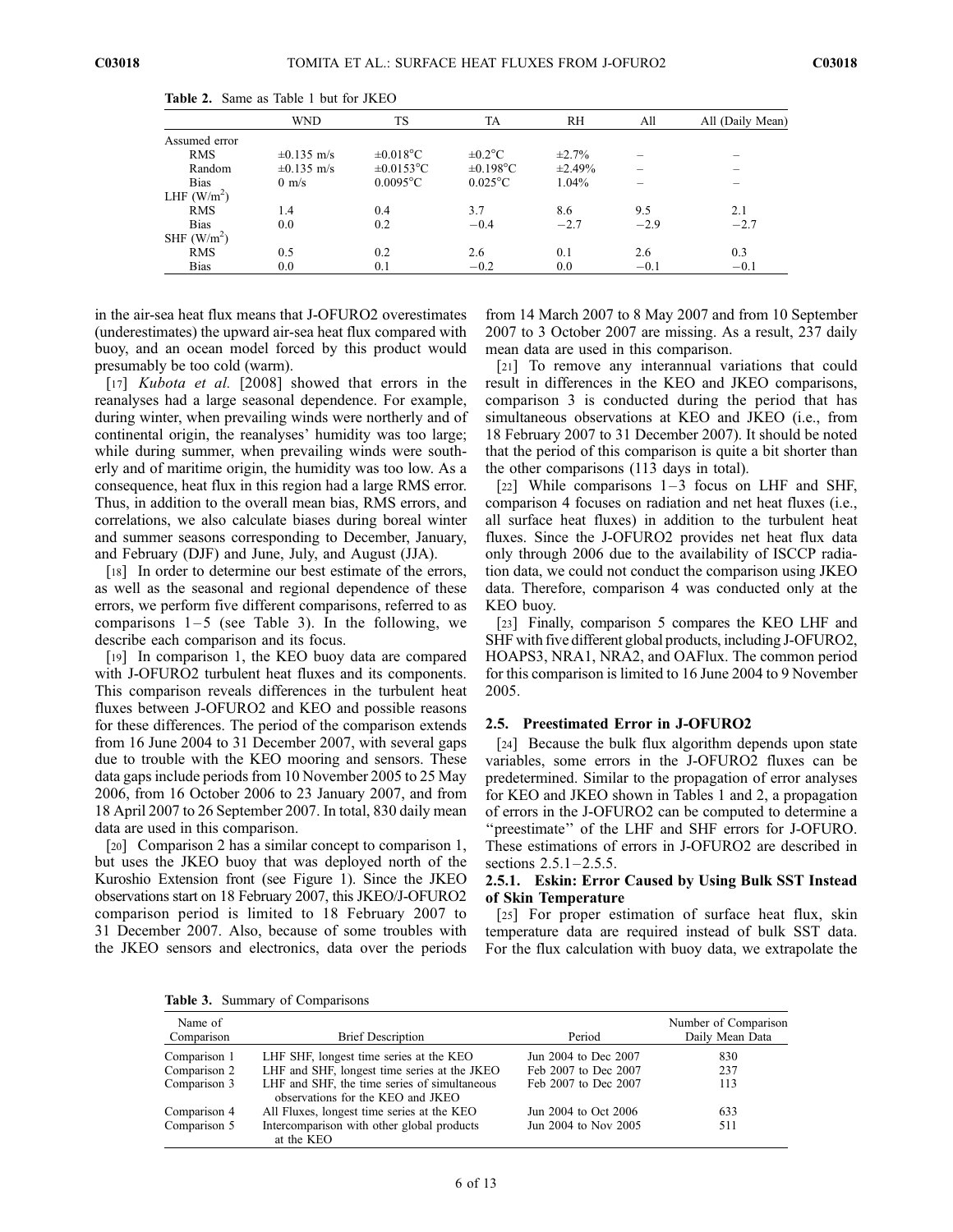Table 4. Preestimated Errors in J-OFURO2 Turbulent Heat Fluxes<sup>a</sup>

|              | Eskin | Erw | Edm | Ets    | Total |  |  |  |  |
|--------------|-------|-----|-----|--------|-------|--|--|--|--|
| LHF $(W/m2)$ |       |     |     |        |       |  |  |  |  |
| <b>RMS</b>   | 4.8   | 2.5 | 5.7 | 13.5   | 15.6  |  |  |  |  |
| <b>Bias</b>  | 7.6   | 0.6 | 0.9 | $-0.1$ | 9.1   |  |  |  |  |
| SHF $(W/m2)$ |       |     |     |        |       |  |  |  |  |
| <b>RMS</b>   | 2.0   | 0.5 | 2.1 | 2.7    | 4.0   |  |  |  |  |
| <b>Bias</b>  | 2.8   | 0.1 | 0.0 | $-0.1$ | 2.9   |  |  |  |  |

<sup>a</sup>Eskin is the error caused by using bulk SST instead of skin temperature. Erw is the error caused by using conventional wind instead of relative wind. Edm is error caused by using daily mean data for state variables in flux calculation. Ets is error caused by insufficient temporal sampling in the satellite measurements.

bulk 1 m SST to the surface using the model provided by the COARE 3.0 algorithm. J-OFURO2, however, uses bulk SST with no skin temperature correction for calculation of surface flux, since there are no appropriate skin temperature data for the global oceans and the extrapolation model requires subdiurnal flux estimates. Therefore, the difference between J-OFURO2 and buoy fluxes includes the error caused by using bulk SST instead of skin temperature, Eskin. We estimated Eskin by subtracting the flux calculated using the COARE 3.0 algorithm with the skin temperature correction from the flux calculated using the bulk temperature without the correction. Both flux estimates were based upon the same buoy data.

#### 2.5.2. Erw: Error Caused by Using True Wind Speed Instead of Relative Wind Speed

[26] As discussed by *Fairall et al.* [2003], the surface flux estimation depends upon the speed of the surface wind relative to the sea surface current, instead of conventional surface wind speed. As mentioned in section 2.2, for flux calculations using buoy data, we estimated surface wind speed relative to the surface current using the satellitederived 15 m current data from the OSCAR. On the other hand, for J-OFURO2 satellite-derived flux, the OSCAR current data were not used in the calculations in turbulent heat flux. Kelly et al. [2001] have indicated that satellite scatterometer measures wind speed relative to the ocean current rather than surface wind speed alone. The satellite scatterometers QuikSCAT and ERS are used in estimation of surface wind speed in J-OFURO2. However, the J-OFURO2 also uses microwave radiometer (e.g., SSM/I, AMSR-E, etc.) wind speed for better spatial temporal coverage and resolution. Accordingly, the J-OFURO2 surface wind speed data are a combined product of relative wind speed obtained from scatterometers and conventional winds obtained from radiometers. In order to know the potential impact on the flux calculation of using conventional wind speed rather than relative wind speed, we estimated Erw by subtracting the flux calculated using wind speed relative to the sea surface current obtained from OSCAR from the flux calculated using the conventional surface wind speed using the buoy data.

# 2.5.3. Edm: Difference Caused by Using or Not Using Daily Mean Data for Flux Calculation

[27] In general, most bulk flux algorithms require input state variables averaged over several minutes. For flux calculations using buoy data, we use state variables every

10 min or 2 min averages once per 10 min. On the other hand, J-OFURO2 uses daily mean state variables for the flux calculation because it is not feasible to obtain simultaneous observation of each state variable from various satellites more frequently than this. Therefore, the difference between J-OFURO2 and buoy fluxes includes the error caused by using daily mean state variables in J-OFURO2, Edm. Using the buoy data, we estimate Edm by subtracting the daily flux obtained from 10 min state variables from the flux obtained from daily mean state variables.

# 2.5.4. Ets and Ess: Difference Caused by Insufficient Temporal Sampling by Satellite Observation

[28] Most of the satellite data for WND, QA, and SST used in J-OFURO2 are obtained from Sun-synchronous satellites. That is, one satellite may observe surface parameters once or twice per day at the buoy location. Although multisatellite data are used to obtain daily mean to avoid adverse effect from such temporal sampling error, the sampling error might still remain. Tomita and Kubota [2010] demonstrated using buoy data that this type of temporal sampling error can have a large impact on accurate estimation of LHF. In this study, we estimate the temporal sampling error, Ets, for each state variable (i.e., WND, QA, and SST) using the KEO and JKEO buoy data following Tomita and Kubota [2010]. In addition, there could be an error caused by insufficient spatial sampling, Ess. It is difficult to estimate Ess using in situ observations. However, since the J-OFURO2 satellite fields have high spatial resolution, we assume that the Ess is adequately small compared to Ets.

## 2.5.5. Preestimated Errors in J-OFURO2 LHF and SHF

[29] Table 4 lists the estimated J-OFURO2 LHF and SHF errors associated with each of these factors (i.e., Eskin, Erw, Edm, and Ets) and the net error, assuming that each is independent. In particular, a net bias is estimated as the sum of each estimated bias, and a net RMS is estimated as the root of the sum of the square of the RMS for each factor, including the Ets for each state variable (the net Ets is listed in Table 4). The net biases for LHF and SHF are estimated to be 9.1 and 2.9  $W/m^2$ , respectively. The largest estimated LHF bias error (7.6  $W/m^2$  in the daily mean) is caused by Eskin and is due to the cool skin effect rather than warm layer effect in COARE 3.0 (not shown here). The other bias errors are quite small  $(<1 \ \text{W/m}^2)$ .

[30] The net RMS errors for LHF and SHF are estimated to be 15.6 and 4.0  $W/m<sup>2</sup>$ , respectively. The estimated RMS for Ets is 13.5  $W/m^2$  for LHF and has the largest impact on the net error. Other RMS errors are estimated to be  $\sim$  6 W/m<sup>2</sup> and have relatively small impact on the net error. The largest components of Ets in LHF are those due to the unresolved temporal variability in WND (11.3  $W/m<sup>2</sup>$ ) and QA  $(10.0 \text{ W/m}^2)$ .

# 3. Comparison Results

# 3.1. Comparisons 1 and 2: LHF and SHF at the KEO and JKEO Buoys

[31] Figure 2a shows the daily mean time series of LHF and SHF observed by the KEO buoy, with positive values indicating a heat transfer from the ocean to the atmosphere. LHF is characterized by a very large seasonal cycle with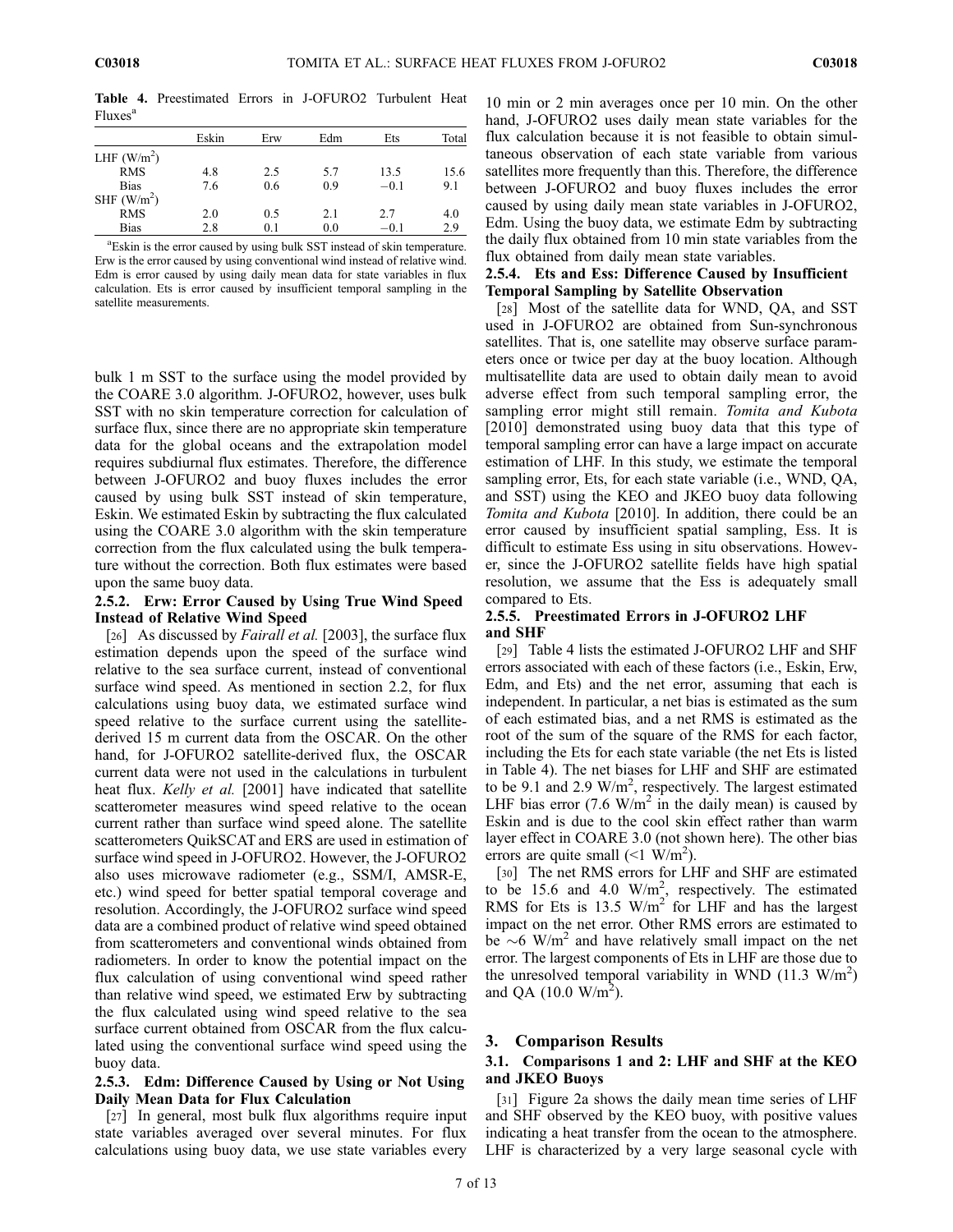Table 5. Comparison 1 Results for J-OFURO2 and KEO Buoy<sup>a</sup>

|            |             | All        |             |             | Winter (DJF) |             | Summer (JJA) |            |             |
|------------|-------------|------------|-------------|-------------|--------------|-------------|--------------|------------|-------------|
|            | <b>Bias</b> | <b>RMS</b> | Correlation | <b>Bias</b> | <b>RMS</b>   | Correlation | <b>Bias</b>  | <b>RMS</b> | Correlation |
| LHF        | $-0.9$      | 43.6       | 0.92        | $-9.6$      | 48.9         | 0.86        | 9.7          | 31.3       | 0.80        |
| <b>SHF</b> | $-6.7$      | 13.1       | 0.92        | $-8.5$      | 17.6         | 0.91        | $-2.7$       | 7.7        | 0.64        |
| WND        | 0.18        | 1.25       | 0.93        | 1.07        | 1.31         | 0.91        | $-0.25$      | 1.15       | 0.91        |
| QA         | 0.54        | 1.58       | 0.96        | 1.50        | 1.14         | 0.80        | $-0.28$      | 1.38       | 0.82        |
| QS         | $-0.05$     | 0.52       | 0.99        | 0.08        | 0.28         | 0.98        | $-0.19$      | 0.64       | 0.97        |
| TA         | 0.85        | 0.94       | 0.99        | 1.53        | 0.78         | 0.96        | 0.24         | 0.70       | 0.94        |
| <b>SST</b> | $-0.01$     | 0.45       | 0.99        | 0.06        | 0.34         | 0.97        | $-0.15$      | 0.55       | 0.97        |
| DO         | $-0.60$     | 1.58       | 0.86        | $-1.43$     | 1.15         | 0.79        | 0.09         | 1.46       | 0.80        |
| DТ         | $-0.88$     | 0.90       | 0.92        | $-1.45$     | 0.82         | 0.92        | $-0.39$      | 0.72       | 0.65        |
|            |             |            |             |             |              |             |              |            |             |

<sup>a</sup>See Table 3. Mean bias (J-OFURO2 - buoy) and RMS of bias for latent (LHF) and sensible (SHF) heat fluxes have units of  $W/m^2$ . Units are m/s for wind speed (WND). Units are g/kg for surface air specific humidity (QA), saturated specific humidity at the sea surface temperature (QS), and their difference, i.e.,  $QS - QA (DQ)$ . Units are  $°C$  for surface air temperature (TA), sea surface temperature (SST), and their difference, i.e., TS - TA (DT). JJA, June, July, and August; DJF, December, January, and February.

large heat fluxes in winter and small fluxes in summer. Table 5 and Figure 4 show statistics and scatter diagrams for the LHF and SHF comparisons between the KEO and J-OFURO2. Although a few days have extremely large differences between the buoy and J-OFURO LHF (>100 W/m<sup>2</sup>), most of the data agree well with each other. Overall biases for LHF and SHF are  $-0.9$  and  $-6.7$  W/m<sup>2</sup>. The bias of LHF is quite small and within the accuracy of daily mean of LHF obtained by the KEO buoy estimated in section 2.

[32] Relatively large biases, however, are found in winter and summer. The LHF biases in winter and summer are  $-9.6$  and  $9.7$  W/m<sup>2</sup>, respectively. These winter and summer biases thus tend to cancel and produce an extremely small bias when averaged over a full year. Similar cancellation of seasonal bias is found in the state variables, especially WND and QA (Figure 5 and Table 5). J-OFURO2 tends to overestimate WND and QA in winter at the KEO, and underestimate WND and QA in summer. The RMS errors in the LHF and SHF are also larger during winter than summer and are probably related to the larger fluxes during winter.

[33] The cause of the bias in LHF appears to be different in winter and summer. In winter, J-OFURO2 underestimates LHF due to underestimation of DQ (overestimation of QA). Meanwhile J-OFURO2 WND is overestimated in winter and tends to reduce the underestimation of LHF due to

underestimating of DQ. In contrast to winter, in summer, J-OFURO2 overestimates LHF by about 10  $W/m<sup>2</sup>$  due to overestimation of DQ. J-OFURO2 WND is barely underestimated in summer. Although the statistics show a very small mean bias for DQ  $(0.09 \text{ g/kg})$  in Table 5, this is a result of cancellation of errors over the course of each year.

[34] Table 6 shows the bias in JJA for each year. Positive biases in J-OFURO2 LHF are found in each year during JJA, and the largest bias is found in 2004. The biases in J-OFURO2 WND are negative, i.e., underestimation of 0.2– 0.3 m/s in each year. On the other hand, biases in J-OFURO2 DQ show significant difference between each year. In 2004 and 2006, J-OFURO2 DQ is overestimated due to underestimation of QA. In contrast, in 2005, J-OFURO2 DQ is underestimated due to underestimation of QS.

[35] Table 7 shows comparison 2 statistics (i.e., comparison with the JKEO buoy). Figure 3 shows daily mean time series of LHF and SHF at JKEO. Also, Figure 6 shows time series of the flux-related parameters and the difference between JKEO and J-OFURO2. The JKEO buoy is located on the cold side of the Kuroshio Extension front, while the KEO buoy is located on the warm side of the front. Mean features of the turbulent heat flux and the related atmospheric and oceanic conditions are quite different at JKEO. For example, LHF at JKEO is smaller than that at KEO. On



Figure 4. Scatter-diagrams of (a) LHF and (b) SHF from the KEO buoy and J-OFURO2. The linear regression line is shown as a dashed line. Note that the range is the difference between Figures 4a and 4b.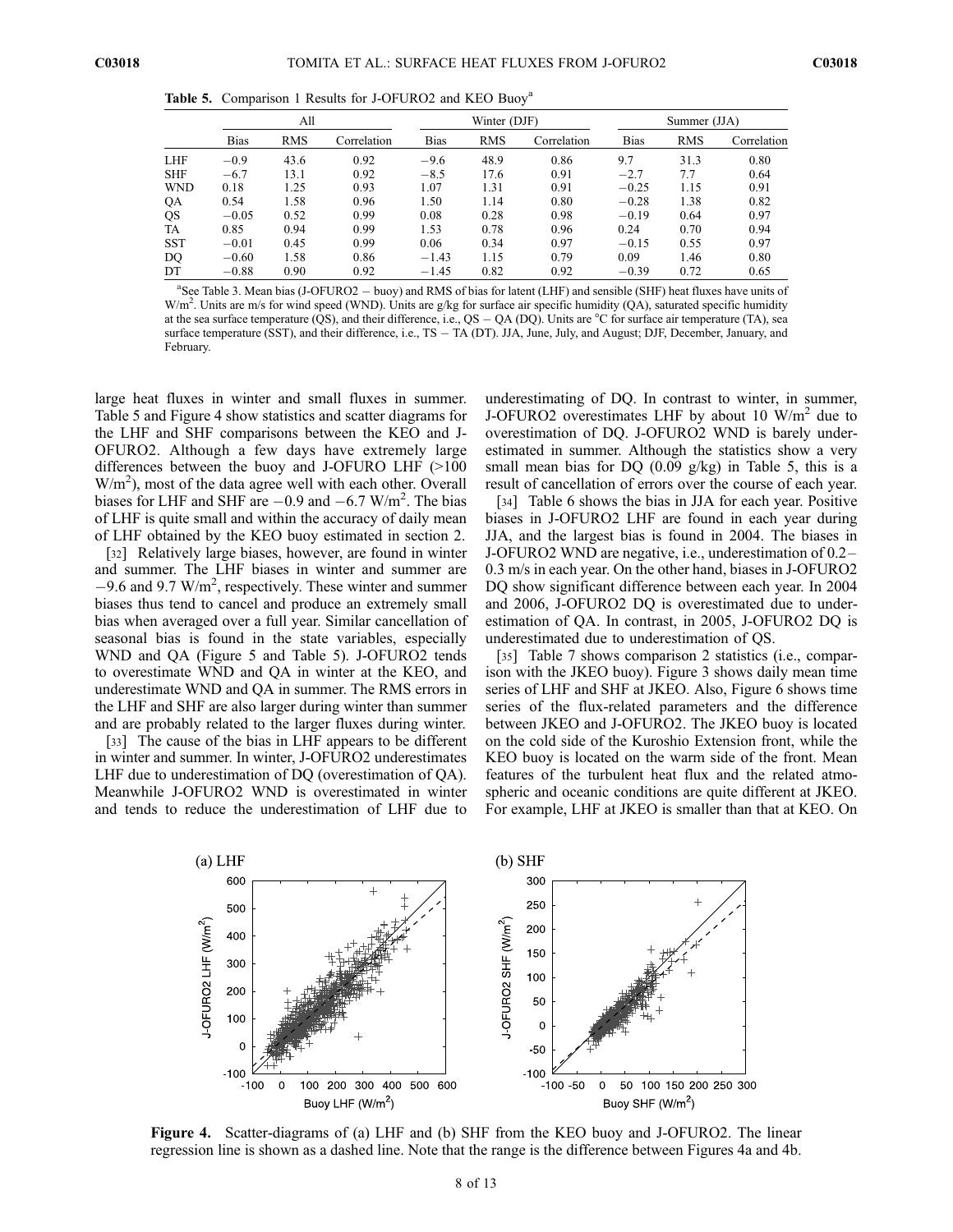

Figure 5. Time series of J-OFURO2 daily mean and the J-OFURO2 minus KEO difference for (a) wind speed (WND) and (b) saturated specific humidity at surface (QS) and surface air specific humidity (QA).

the other hand, SHF at JKEO is larger than that at KEO. Therefore, the accuracy of J-OFURO2 might be different at JKEO from that at KEO. The overall biases in LHF and SHF are small, 4.0 and  $-5.5$ , respectively. Seasonal biases are also found, and the bias and RMS in winter are larger than those in summer. These characteristics are similar to the results at KEO, although the sign of the bias in LHF is opposite at the two sites. Although J-OFURO2 LHF at KEO is underestimated (overestimated) in winter (summer), it is overestimated (underestimated) at JKEO. Overestimation of LHF in winter is due to overestimation of WND with a bias of 1.3 m/s. Meanwhile DQ is underestimated and mainly due to overestimation of QA. It is interesting that although the sign of the bias in LHF is different between KEO and JKEO, the sign of bias in WND and DQ is the same at both buoys.

# 3.2. Comparison 3: Comparison of the KEO and JKEO

[36] To investigate these differences between the KEO and JKEO comparisons, we performed comparison 3, using data from the period which has simultaneous observations at KEO and JKEO. Table 8 shows statistics for comparison 3. Note that the data used in this comparison are limited (113 days), and most of the data are centered in the period from October to December 2007.

[37] Although there are not large differences in RMS and correlation between turbulent heat fluxes at the KEO and JKEO, a significant difference is found in their biases over this common period. J-OFURO2 LHF and SHF at KEO have relatively large biases compared to the biases at JKEO. The biases in the J-OFURO2 LHF and SHF at KEO are  $-28.1$  and  $-15.5$  W/m<sup>2</sup>, respectively. In contrast, the bias

Table 6. Biases for JJA for Each Year<sup>a</sup>

|            | 2004   | 2005   | 2006   | Total  |
|------------|--------|--------|--------|--------|
| LHF        | 20.0   | 2.1    | 8.7    | 9.7    |
| <b>WND</b> | $-0.3$ | $-0.2$ | $-0.2$ | $-0.3$ |
| DQ         | 0.7    | $-0.5$ | 0.2    | 0.1    |
| QA         | $-0.7$ | 0.1    | $-0.3$ | $-0.3$ |
| QS         | 0.0    | $-0.4$ | $-0.2$ | $-0.2$ |

<sup>a</sup>The units and abbreviations of variable are the same as Table 5.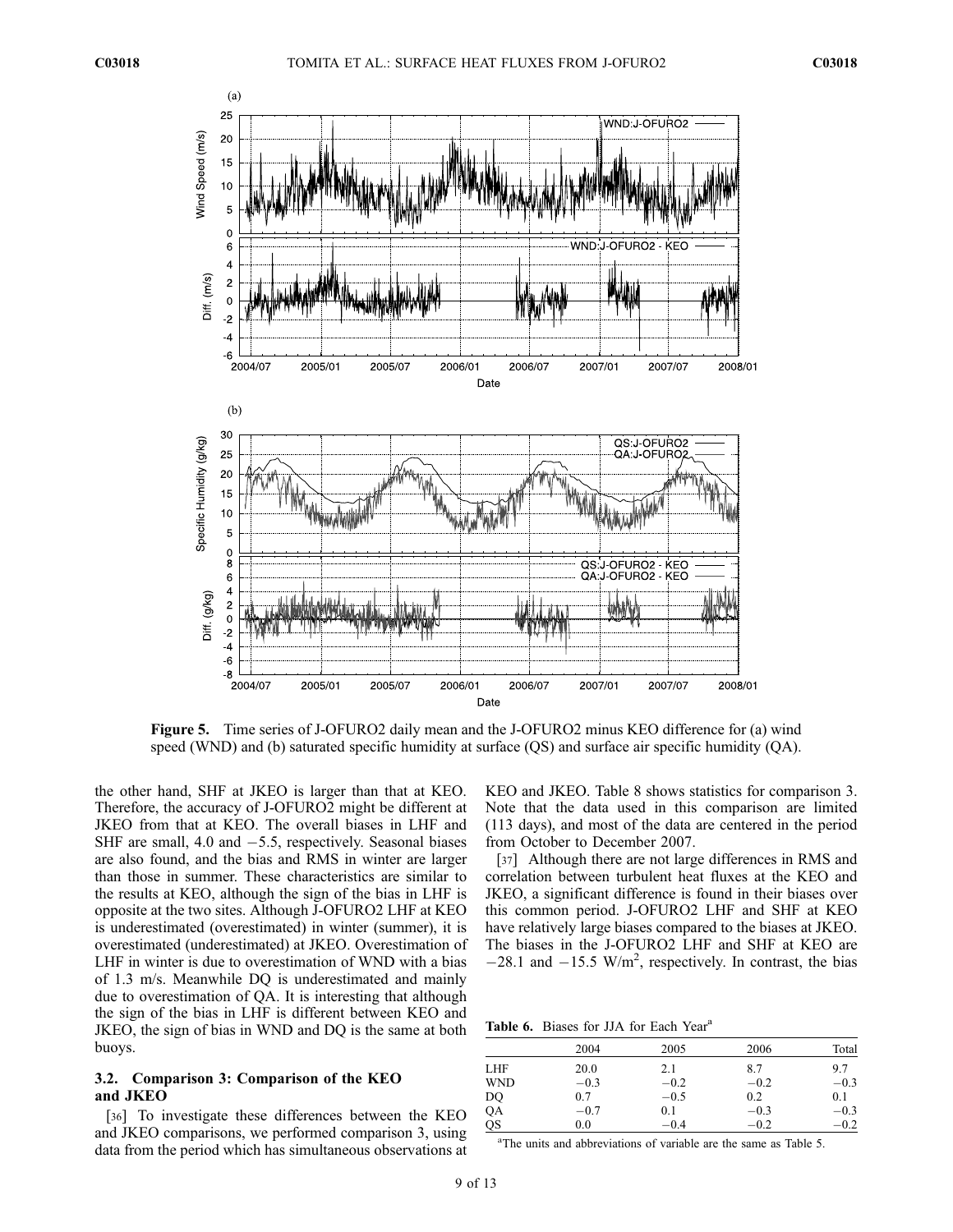|            |             | All        |             |             | Winter (DJF) |             |             | Summer (JJA) |             |  |
|------------|-------------|------------|-------------|-------------|--------------|-------------|-------------|--------------|-------------|--|
|            | <b>Bias</b> | <b>RMS</b> | Correlation | <b>Bias</b> | <b>RMS</b>   | Correlation | <b>Bias</b> | <b>RMS</b>   | Correlation |  |
| LHF        | 4.0         | 41.2       | 0.90        | 15.4        | 42.2         | 0.87        | $-2.4$      | 31.7         | 0.80        |  |
| <b>SHF</b> | $-5.5$      | 15.6       | 0.96        | $-13.7$     | 17.5         | 0.96        | $-1.7$      | 9.8          | 0.80        |  |
| WND        | 0.42        | 1.41       | 0.94        | 1.26        | 1.55         | 0.96        | $-0.17$     | 0.88         | 0.95        |  |
| QA         | 0.37        | 1.41       | 0.96        | 0.42        | 0.83         | 0.82        | 0.19        | 1.22         | 0.95        |  |
| QS         | $-0.25$     | 0.63       | 0.98        | $-0.19$     | 0.57         | 0.74        | $-0.19$     | 0.83         | 0.91        |  |
| TA         | 0.64        | 1.18       | 0.99        | 1.73        | 0.71         | 0.97        | 0.06        | 1.19         | 0.93        |  |
| <b>SST</b> | $-0.23$     | 0.79       | 0.98        | $-0.31$     | 0.91         | 0.75        | $-0.21$     | 0.81         | 0.91        |  |
| DQ         | $-0.61$     | 1.54       | 0.83        | $-0.62$     | 1.04         | 0.68        | $-0.39$     | 1.52         | 0.78        |  |
| DT         | $-0.95$     | 1.22       | 0.92        | $-2.04$     | 1.15         | 0.90        | $-0.28$     | 0.99         | 0.82        |  |

Table 7. Comparison 2 Results for J-OFURO2 and JKEO Buoy<sup>a</sup>

a See Tables 3 and 5.

in J-OFURO2 LHF at JKEO is positive,  $6.0 \text{ W/m}^2$ , and the bias in SHF is  $-8.6$  W/m<sup>2</sup>. The reason for the smaller biases at JKEO does not appear to be the differences in mean turbulent heat flux. For example, the mean LHF at KEO is about 40% larger than that at JKEO (see Figures 2 and 3). However, the difference in bias in LHF between the KEO

and JKEO is greater than 400%. Therefore, the difference is likely due to differences in the flux-related parameter biases between the two sites. Table 8 indicates that the major source of the LHF bias is QA. The bias in QA at KEO and JKEO are 1.75 and 0.85 g/kg, respectively. These overestimations of QA in J-OFURO2 cause underestimation of



Figure 6. Daily mean time series of J-OFURO2 and the J-OFURO2 minus JKEO difference for (a) wind speed (WND) and (b) saturated specific humidity at surface (OS) and surface air specific humidity (OA).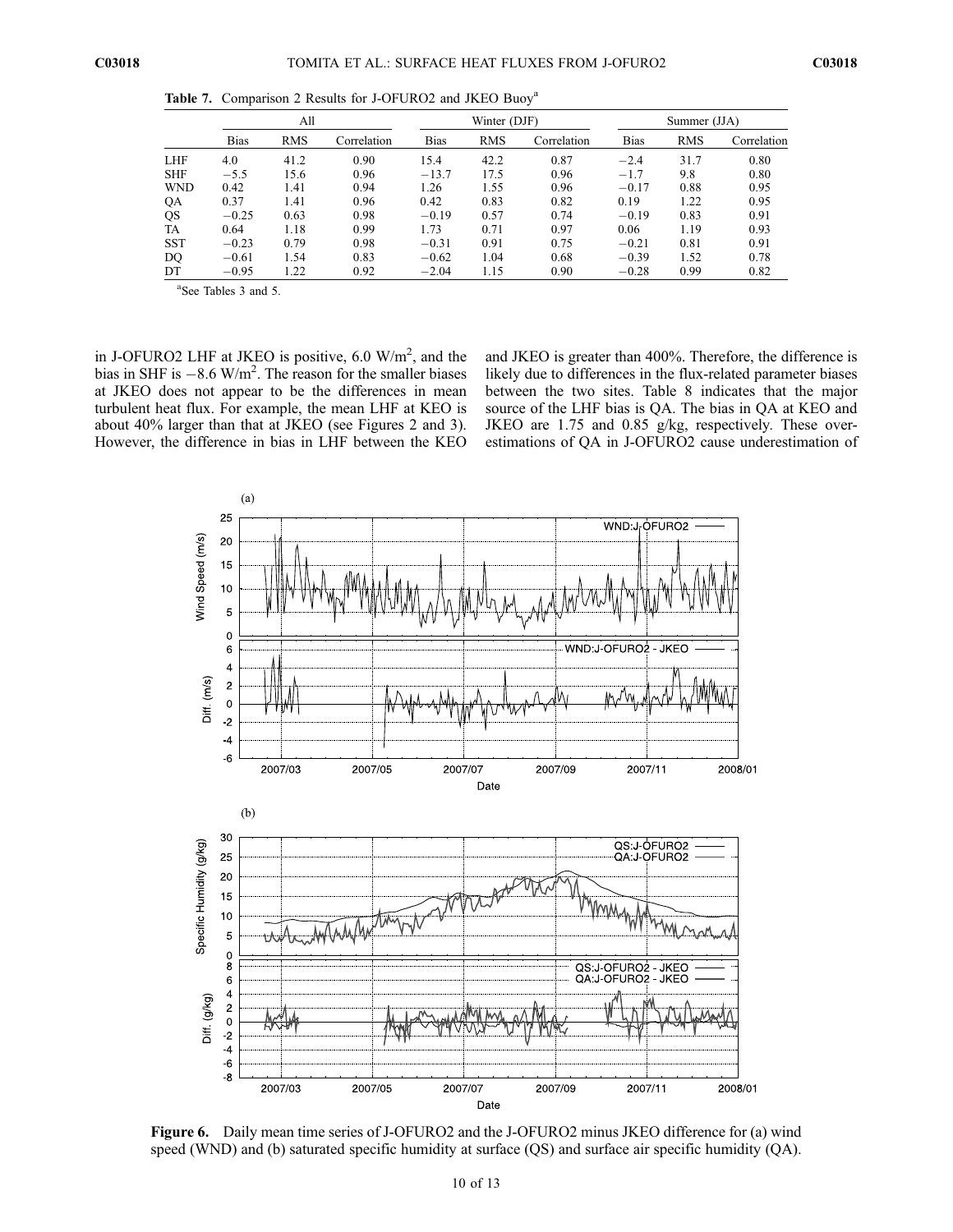|            |            | <b>Bias</b> |      | <b>RMS</b>  | Corr       |      |
|------------|------------|-------------|------|-------------|------------|------|
|            | <b>KEO</b> | JKEO        | KEO  | <b>JKEO</b> | <b>KEO</b> | JKEO |
| <b>LHF</b> | $-28.1$    | 6.0         | 52.4 | 49.3        | 0.86       | 0.84 |
| <b>SHF</b> | $-15.5$    | $-8.6$      | 17.6 | 18.8        | 0.90       | 0.95 |
| <b>WND</b> | 0.43       | 0.98        | 1.30 | 1.57        | 0.91       | 0.94 |
| QA         | 1.75       | 0.85        | 1.34 | 1.37        | 0.94       | 0.86 |
| QS         | 0.16       | $-0.25$     | 0.29 | 0.44        | 1.00       | 0.99 |
| TA         | 1.66       | 1.27        | 0.75 | 0.83        | 0.99       | 0.99 |
| <b>SST</b> | 0.15       | $-0.32$     | 0.27 | 0.66        | 1.00       | 0.98 |
| DQ         | $-1.59$    | $-1.10$     | 1.31 | 1.46        | 0.82       | 0.63 |
| DT         | $-1.51$    | $-1.59$     | 0.86 | 1.04        | 0.91       | 0.92 |

Table 8. Comparison 3 Results for the Common Period Between J-OFURO2 and KEO/JKEO Buoys<sup>a</sup>

a See Tables 3 and 5.

DQ and LHF. In addition, the biases in WND at KEO and JKEO are 0.43 and 0.98 m/s, respectively, and the bias at KEO is about 50% smaller than that at JKEO. At JKEO, the overestimation of WND and underestimation of DQ cancel and lead to a relatively small and positive bias in LHF compared to at KEO.

#### 3.3. Comparison 4: All Heat Fluxes at the KEO

[38] Table 9 shows statistics of comparison 4. The bias in J-OFURO2 NET indicates a small overestimation, 8.6 W/m<sup>2</sup>. The LWR, LHF, and SHF are major sources of the bias in NET, and their biases are 7.1, 5.3, and  $-4.1$  W/m<sup>2</sup>, respectively. As expected from the results of comparisons 1 and 2, there are some differences in biases between winter and summer. Although the NET bias in winter is quite small  $(2.3 \text{ W/m}^2)$ , the NET bias in summer is somewhat large  $(13.4 \text{ W/m}^2)$ . The biases of LHF and LWR in summer are major source of the summer bias in NET, and 9.7 and 6.7 W/m<sup>2</sup>, respectively. The overestimation of LHF in summer is mainly due to overestimation of DQ, as described in section 3.1. The overestimation of LWR in summer is due to underestimation of downward component of LWR in ISCCP.

[39] The RMS error in NET is 56.8 W/m<sup>2</sup>. The LHF and SWR are the largest contributions to the RMS error in NET. The RMS error in LHF and SWR are 39.7 and 34.0  $W/m^2$ , respectively. The RMSs in NET are large in both winter and summer ( $>$ 50 W/m<sup>2</sup>), although the source of errors is different. In winter, LHF is the largest source of error and its RMS is 51.2  $W/m^2$ . In summer, both SWR and LHF are major error sources and their RMSs are 40.4 and 31.3  $W/m^2$ , repectively.

## 3.4. Comparison 5: Intercomparison

[40] The cross-comparison with the other global products (comparison 5) is limited to the period from 16 June 2004 to 9 November 2005 because of common data availability of each product. The cross-comparison of statistics for comparison 5 (Table 10) indicates that J-OFURO2 LHF is fairly accurate compared with other available global products. Although the small J-OFURO2 LHF bias is due to seasonal biases which underestimates LHF in winter season  $(-4.2 \text{ W/m}^2)$ and overestimates LHF in summer season  $(10.3 \text{ W/m}^2)$ , these seasonal biases are fairly small compared with other global products.

[41] On the other hand, other products, especially NRA1/2 suffer from very large biases. Another satellite-derived product HOAPS3 is much better than NRA1/2. It is, however, characterized by significant seasonal biases. For instance, the bias in HOAPS3 LHF in winter is negative  $(-12.4 \text{ W/m}^2)$ , i.e., an underestimation, indicating that too little heat is lost by the ocean. On the other hand, the bias in summer indicates positive  $(28.0 \text{ W/m}^2)$ , i.e., overestimation. These seasonal biases cancel out and lead to a relatively small bias in the mean LHF bias  $(9.0 \text{ W/m}^2)$ . Although OAFlux shows a relatively small bias  $(15.6 \text{ W/m}^2)$  compared to NRA1/2, it has similar characteristics to NRA1/2 with large positive bias in both winter and summer. OAFlux, however, has the smallest RMS of all the products and is smaller by several  $W/m^2$  compared to those of J-OFURO2.

[42] In contrast to results for LHF, the total bias in SHF is quite small in each product. The sign of the SHF bias, however, is different for satellite-derived products than for the other products. Satellite-derived products show negative bias, i.e., underestimation, while the NRA1/2 and OAFlux

Table 9. Comparison 4 Results for All Fluxes at KEO<sup>a</sup>

|             | All         |            |             |             | Winter (DJF) |             | Summer (JJA) |            |             |
|-------------|-------------|------------|-------------|-------------|--------------|-------------|--------------|------------|-------------|
|             | <b>Bias</b> | <b>RMS</b> | Correlation | <b>Bias</b> | <b>RMS</b>   | Correlation | <b>Bias</b>  | <b>RMS</b> | Correlation |
| <b>LHF</b>  | 5.3         | 39.7       | 0.92        | $-4.2$      | 51.2         | 0.86        | 9.7          | 31.3       | 0.80        |
| <b>SHF</b>  | $-4.1$      | 10.8       | 0.93        | $-3.0$      | 16.4         | 0.94        | $-2.7$       | 7.7        | 0.64        |
| <b>SWR</b>  | $-1.4$      | 34.0       | 0.91        | 1.3         | 19.4         | 0.84        | $-3.1$       | 40.4       | 0.86        |
| <b>USWR</b> | $-1.1$      | 3.4        | 0.73        | $-2.8$      | 2.4          | 0.79        | 0.5          | 3.3        | 0.80        |
| <b>DSWR</b> | 0.3         | 36.7       | 0.91        | $-4.1$      | 21.4         | 0.83        | 3.5          | 43.3       | 0.86        |
| <b>LWR</b>  | 7.1         | 13.4       | 0.83        | 7.6         | 12.6         | 0.80        | 6.7          | 13.8       | 0.73        |
| <b>ULWR</b> | 1.7         | 3.0        | 0.99        | 3.3         | 1.9          | 0.98        | 0.7          | 3.2        | 0.96        |
| <b>DLWR</b> | $-5.5$      | 13.7       | 0.92        | $-3.9$      | 13.2         | 0.84        | $-6.0$       | 14.2       | 0.66        |
| <b>NET</b>  | 8.6         | 56.8       | 0.95        | 2.3         | 62.3         | 0.91        | 13.4         | 52.8       | 0.80        |

<sup>a</sup>See Tables 3 and 5. Net short-wave (SWR = USWR - DSWR), net longwave (LWR = ULWR - DLWR), their upward and downward components (USWR, ULWR, DSWR, and DLWR), and the net heat flux ( $NET = SWR + LWR + LHF + SHF$ ) all have units of  $\dot{W}/m^2$ .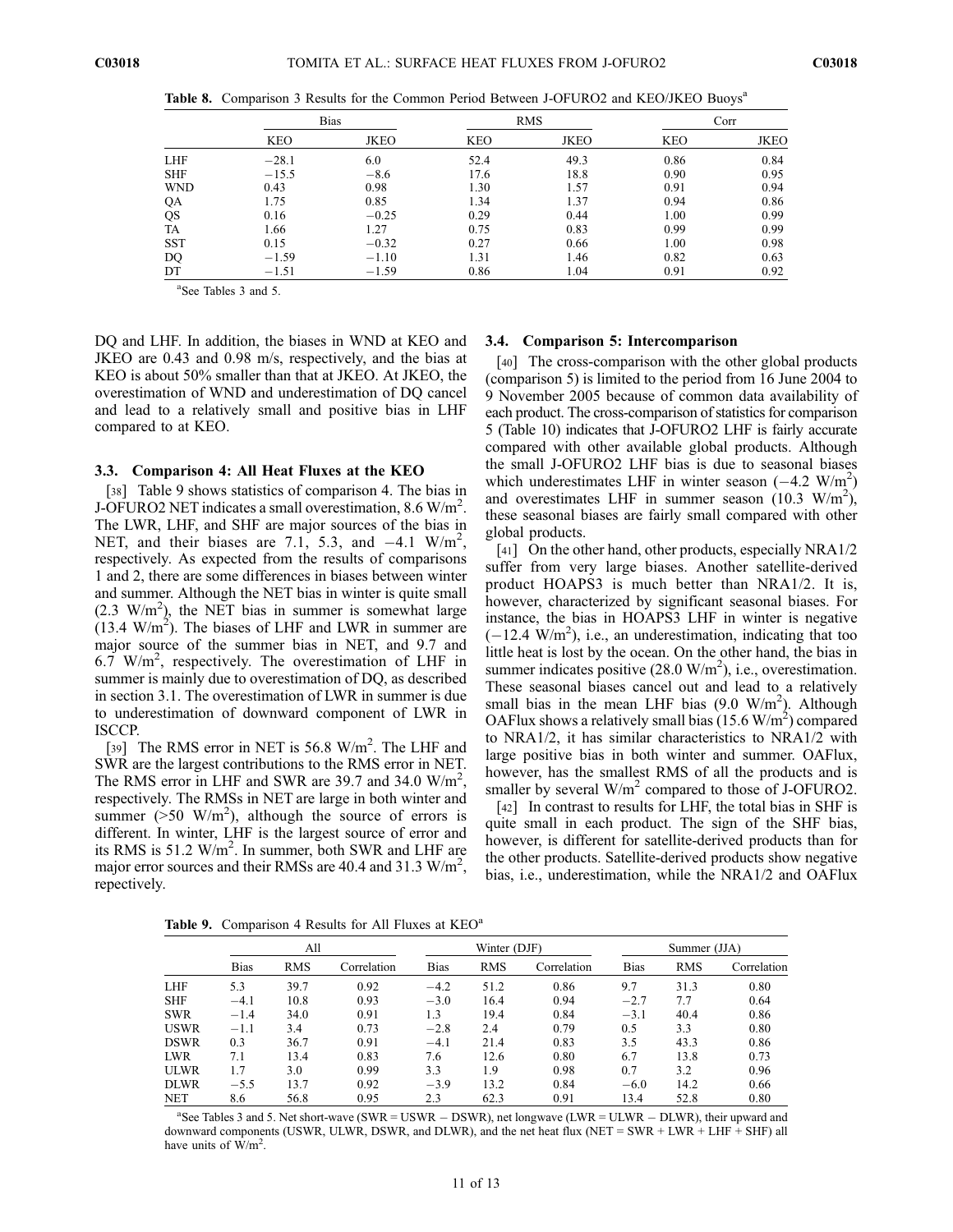|            |                     |             | All        |             |             | Winter (DJF) |       |             | Summer (JJA) |             |  |
|------------|---------------------|-------------|------------|-------------|-------------|--------------|-------|-------------|--------------|-------------|--|
| Flux       | Global Product Name | <b>Bias</b> | <b>RMS</b> | Correlation | <b>Bias</b> | <b>RMS</b>   | Corr. | <b>Bias</b> | <b>RMS</b>   | Correlation |  |
| <b>LHF</b> | J-OFURO2            | 3.1         | 40.4       | 0.92        | $-4.2$      | 51.2         | 0.86  | 10.3        | 30.4         | 0.76        |  |
|            | HOAPS3              | 9.0         | 48.5       | 0.88        | $-12.4$     | 54.4         | 0.84  | 28.0        | 38.2         | 0.69        |  |
|            | NRA1                | 26.4        | 47.0       | 0.91        | 36.1        | 48.4         | 0.90  | 29.4        | 45.2         | 0.63        |  |
|            | NRA <sub>2</sub>    | 43.8        | 58.5       | 0.91        | 80.9        | 65.6         | 0.90  | 39.1        | 52.5         | 0.60        |  |
|            | <b>OAFlux</b>       | 15.6        | 36.9       | 0.94        | 35.5        | 47.7         | 0.89  | 16.7        | 28.9         | 0.72        |  |
| <b>SHF</b> | J-OFURO2            | $-3.9$      | 11.0       | 0.94        | $-3.0$      | 16.4         | 0.94  | $-2.5$      | 7.2          | 0.68        |  |
|            | HOAPS3              | $-2.3$      | 16.0       | 0.86        | $-14.4$     | 25.0         | 0.77  | $-0.3$      | 7.6          | 0.61        |  |
|            | NRA1                | 3.9         | 16.6       | 0.93        | 16.5        | 21.5         | 0.93  | $-3.2$      | 10.2         | 0.73        |  |
|            | NRA <sub>2</sub>    | 1.9         | 19.5       | 0.93        | 19.8        | 25.8         | 0.94  | $-5.6$      | 11.5         | 0.76        |  |
|            | <b>OAFlux</b>       | 3.1         | 12.6       | 0.95        | 14.2        | 18.3         | 0.93  | $-3.2$      | 6.6          | 0.70        |  |

Table 10. Comparison 5 Results for Global Flux Products and KEO Buoy<sup>a</sup>

a See Tables 3 and 5.

show positive bias, i.e., overestimation. These differences are mainly due to biases in winter, when NRA1/2 and OAFlux overestimate SHF by about  $14-20$  W/m<sup>2</sup>, and satellite products show negative biases. In particular, J-OFURO2 SHF shows quite small bias in winter,  $-3.0$  W/m<sup>2</sup>. The RMS for SHF is also small for both OAFlux and J-OFURO2 compared with other products.

#### 4. Summary and Discussions

[43] The new version of J-OFURO surface turbulent and net heat flux data set (J-OFURO2) has been constructed as a daily and a monthly mean on  $1.0^{\circ}$  spatial grids over the icefree regions of global oceans for 1988– 2007 and 1988 – 2006, with many improvements from J-OFURO1. The accuracy of J-OFURO2 surface heat fluxes was assessed here by comparing it with independent in situ observation data from the KEO and JKEO buoys deployed in the Kuroshio Extension region.

[44] The measurement accuracy of the KEO/JKEO buoys was assessed before comparison. Total errors for 10 min LHF for the KEO and JKEO are estimated to be  $\sim$ 16 and  $\sim$ 10 W/m<sup>2</sup>, respectively. Assuming that a portion of these errors is random and can be reduced through time averaging, the total LHF error for the KEO/JKEO reduces to  $\sim$ 4 W/m<sup>2</sup> for daily averaged fluxes.

[45] Errors in J-OFURO2 associated with using a bulk SST (Eskin), neglecting the surface currents (Erw), using daily means for bulk flux calculation (Edm), and aliasing temporal variability (Ets) are estimated. These errors are estimated to cause a total LHF (SHF) bias of 9.1 (2.9)  $W/m^2$ and LHF (SHF) RMS of 15.6  $(4.0)$  W/m<sup>2</sup>. Neglecting to correct for the cool skin effect contributes the largest bias, while temporal sampling error is the largest source of RMS error in the daily mean LHF. This result highlights the necessity of using skin temperature data, including cool skin effect for better estimation of global surface heat fluxes. Similarly, because the buoy flux estimate relies upon the skin temperature model in the COARE 3.0 algorithm, improvement of this model and its generality should be considered in future studies.

[46] The J-OFURO2 and buoy comparison shows that J-OFURO2 air-sea heat fluxes are quite accurate. Although Kubota et al. [2008] revealed air-sea heat fluxes obtained from NWP at the KEO suffer from serious biases, we demonstrated that the satellite-derived surface heat flux product J-OFURO2 is quite accurate at the KEO/JKEO

buoys. The bias in NET is estimated to be 8.6  $W/m^2$ , which is near or within the error of the buoy reference time series. However, J-OFURO2 has seasonal biases that tend to cancel when averaged over a full year. This seasonality could be associated with the fact that the prevailing wind changes from being northerly (of continental origin) during winter, to being southerly (of maritime origin) during summer. Also, J-OFURO2 flux-related parameters WND and QA have significant biases that tend to cancel when estimating turbulent fluxes. These issues must be solved to develop better surface heat flux products.

[47] Likewise, the characteristics of the bias changed for different years (Table 6). Although the sign of bias for WND does not change from year to year, the sign and amplitude of biases for QS and QA are quite variable from year to year. These changes in the QS and QA biases cause a LHF bias range of 18  $\text{W/m}^2$  between 2004 and 2006. This result suggests the necessity of using longer time series of in situ observations by moored buoys, such as KEO and JKEO, for assessing the errors.

[48] From the cross-comparison results of the KEO buoy with five different global air-sea heat flux products including J-OFURO2, we demonstrated that J-OFURO2 air-sea heat fluxes performed very well when compared with the other global products. The total bias of LHF is smallest for J-OFURO2, and its seasonal biases are also smallest compared with other products. Although the OAFlux has the smallest RMS, the J-OFURO2 RMS is only several  $W/m<sup>2</sup>$ higher.

[49] An important aspect of our analysis is the comparison between the results of the KEO and JKEO. Although there is not significant difference in measurement error between the KEO and JKEO, the characteristics of error in J-OFURO2 are quite different between the two sites. The LHF bias at the KEO is negative (i.e., underestimate), while the bias at JKEO is positive (i.e., overestimate). This suggests the error characteristics are different depending on atmospheric and oceanic conditions. Continued buoy observations at these different locations, which have different atmospheric and oceanic conditions, are necessary to validate and develop better surface heat flux products.

[50] As mentioned above, improvement of seasonal biases in WND and QA is essential for the next generation of J-OFURO (J-OFURO3). It is likely that these errors are closely related to changes in the vertical atmospheric profiles induced by seasonal changes in the prevailing winds. Therefore, we are planning to develop a new QA